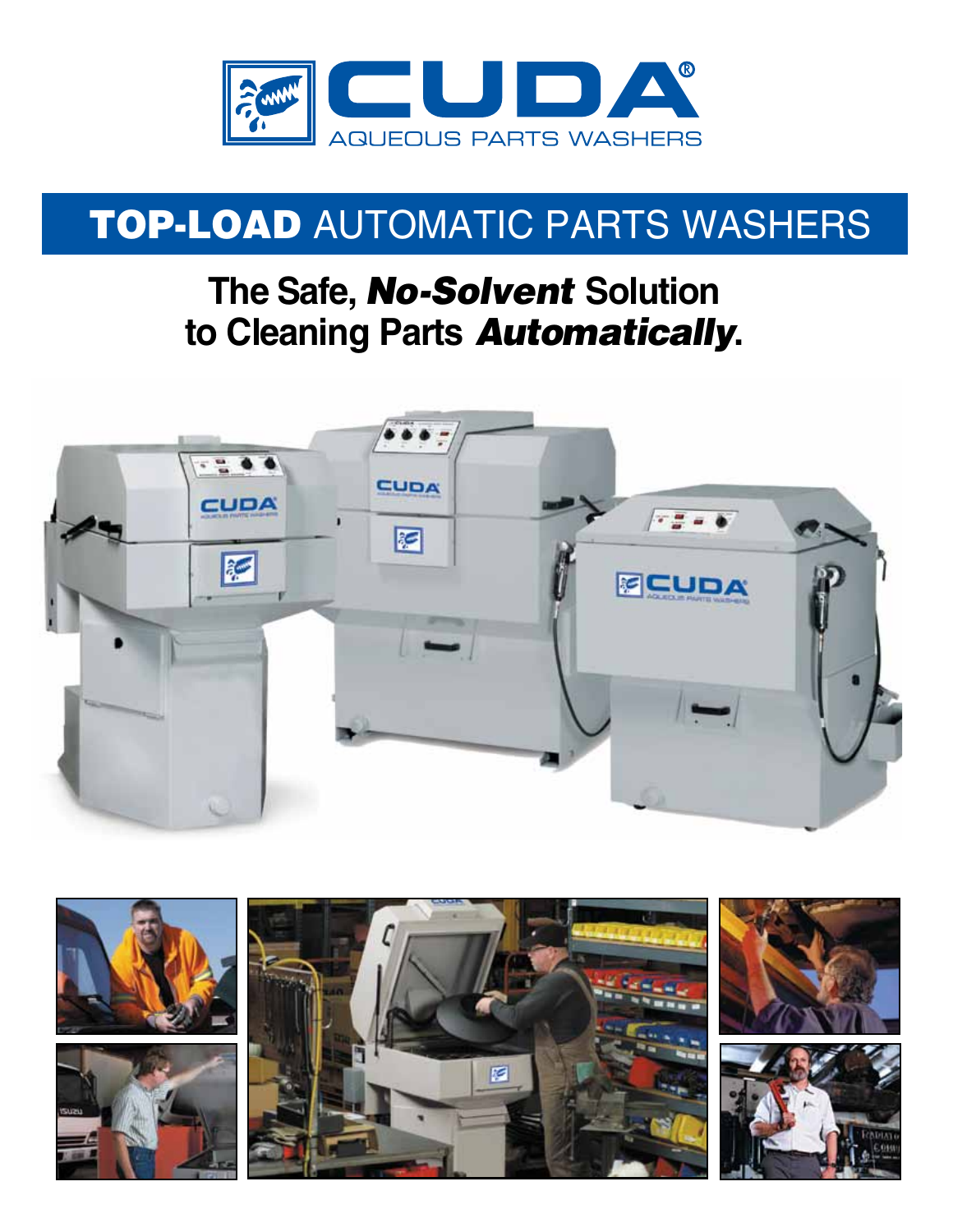# **Cuda Top-Load Parts Washers are the clear choice for your cleaning jobs.**

Cuda Top-Load Parts Washers use pressurized hot water and specialized industrial detergents with rust inhibitors to clean parts automatically – increasing productivity and saving money while protecting your workers from nasty solvents and manual scrubbing.



CUDA

æ

#### *A compact top-load automatic parts washer that fits most commercial applications.*  **Oil skimmer** *automatically removes and collects free oils; prolongs life of wash water (standard feature).*  **Easy access debris screen** *prevents foreign objects and small parts from falling into sump* **2216 SERIES Turntable Diameter** 22" **Working Height** 16" **Load Capacity** 500 lbs. **Sump Capacity** 23 Gallons **Pump Motor** 1 HP, 28 GPM @ 30 PSI **Operating Temperature** 150º - 170ºF **FEATURES**

*Dimensions: 52"h x 32"w x 42"d* 

| <b>MODEL</b>          | WORKING<br><b>HEIGHT</b> | TURNTABLE<br><b>DIAMETER</b> | VOLT/PH | TOTAL<br><b>AMPS</b> | <b>ELECTRIC</b><br><b>HEATER (kW)</b> | <b>SHIP</b><br>WT (lbs) |
|-----------------------|--------------------------|------------------------------|---------|----------------------|---------------------------------------|-------------------------|
| H <sub>2</sub> O-2216 | 16"                      | 22"                          | 115/1   | 15                   | 2                                     | 616                     |
| H <sub>2</sub> O-2216 | 16"                      | 22"                          | 230/1   | 28                   | 4.5                                   | 616                     |
| H <sub>2</sub> O-2216 | 16"                      | 22"                          | 208/1   | 30                   | 4.5                                   | 616                     |
| H <sub>2</sub> O-2216 | 16"                      | 22"                          | 230/3   | 20                   | 6                                     | 616                     |
| H <sub>2</sub> O-2216 | 16"                      | 22"                          | 460/3   | 10                   | 6                                     | 616                     |
| H <sub>2</sub> O-2216 | 16"                      | 22"                          | 575/3   | 8                    | 6                                     | 616                     |
| H <sub>2</sub> O-2216 | 16"                      | 22"                          | 208/3   | 21                   | 6                                     | 616                     |

*Easy access* **sump cover** *permits quick and easy cleaning of the parts washer*



# **2412 SERIES** *Compact, entry-level model*

| <b>FEATURES</b>                    |                         |
|------------------------------------|-------------------------|
| <b>Turntable Diameter</b>          | 24"                     |
| <b>Working Height</b>              | 12"                     |
| <b>Load Capacity</b>               | 250 lbs.                |
| <b>Sump Capacity</b>               | 25 Gallons              |
| <b>Pump Motor</b>                  | 1/2 HP, 20 GPM @ 22 PSI |
| Operating Temperature 150° - 170°F |                         |

*Dimensions: 45"h x 35"w x 41"d* 

**Automatic low water shut-off** *enhances safety and protects the heating element by automatically turning the unit off if the water level drops too low.*

**Oil skimmer** *automatically removes and collects free oils; prolongs life of wash water (standard feature).* 







**Upper drive arm** *rotates the turntable(shown with optional small parts basket and containment ring).*



**Removable debris screen** *prevents small particles and loose parts entering the cleaning solution.*

| <b>MODEL</b>          | <b>WORKING</b><br><b>HEIGHT</b> | <b>TURNTABLE</b><br><b>DIAMETER</b> | <b>VOLT/PH</b> | <b>AMPS</b> | <b>ELECTRIC</b><br><b>HEATER (kW)</b> | <b>SHIP</b><br><b>WT.</b> (lbs.) |
|-----------------------|---------------------------------|-------------------------------------|----------------|-------------|---------------------------------------|----------------------------------|
| H <sub>2</sub> O-2412 | 12"                             | 24"                                 | 115/1          | 13          | 8. ا                                  | 424                              |
| H <sub>2</sub> O-2412 | 12"                             | 24"                                 | 208/1          | 26          | 4.5                                   | 424                              |
| H <sub>2</sub> O-2412 | 12"                             | 24"                                 | 230/1          | 24          | 4.5                                   | 424                              |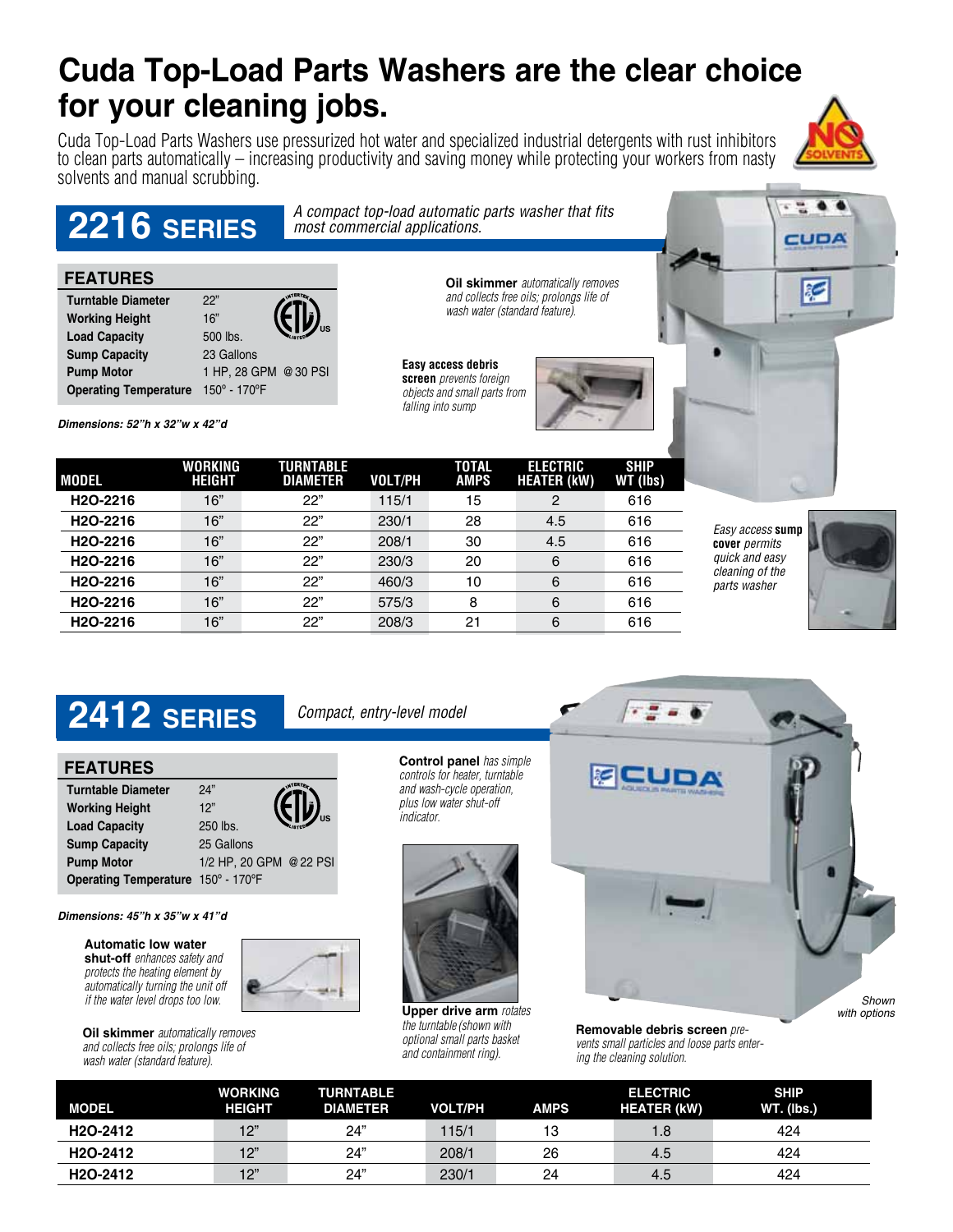# *Our top-of-the line, extra capacity model* **2518 SERIES**



### **FEATURES**

| <b>Turntable Diameter</b>    | 25"                   |         |
|------------------------------|-----------------------|---------|
| <b>Working Height</b>        | 18"                   | ,<br>"" |
| <b>Load Capacity</b>         | 500 lbs.              |         |
| <b>Sump Capacity</b>         | 50 Gallons            |         |
| <b>Pump Motor</b>            | 3 HP, 50 GPM @ 45 PSI |         |
| <b>Operating Temperature</b> | 150° - 170°F          |         |

### *Dimensions: 50"h x 40"w x 51"d*



**Automatic low water shut-off**  *enhances safety and protects the heating element by automatically turning the unit off if the water* 



**Removable debris screen** *prevents small parts from falling into the sump during wash cycle.*



**Nine, 3/16" spray nozzles** *produce a powerful jet-cleaning action to blast away dirt grease and grime from parts.*



**Vertical seal-less pump***– positive flow and no vibrations; easy to service when needed.*

**Easy access sump cover** *permits quick and easy cleaning of the parts washer.*

*and collects free oils; prolongs life of wash water (standard feature).*



**Built-in wheels** *allow the parts washer to be moved easily about the shop.*

| <b>MODEL</b>          | <b>WORKING</b><br><b>HEIGHT</b> | <b>TURNTABLE</b><br><b>DIAMETER</b> | <b>VOLT/PH</b> | <b>AMPS</b> | <b>ELECTRIC</b><br><b>HEATER (kW)</b> | <b>SHIP</b><br><b>WT.</b> (lbs.) |
|-----------------------|---------------------------------|-------------------------------------|----------------|-------------|---------------------------------------|----------------------------------|
| H <sub>2</sub> O-2518 | 18"                             | 25"                                 | 230/1          | 38          |                                       | 869                              |
| H <sub>2</sub> O-2518 | 18"                             | 25"                                 | 208/1          | 40          | 6                                     | 869                              |
| H <sub>2</sub> O-2518 | 18"                             | 25"                                 | 230/3          | 23          |                                       | 869                              |
| H <sub>2</sub> O-2518 | 18"                             | 25"                                 | 208/3          | 24          | 6                                     | 869                              |
| H <sub>2</sub> O-2518 | 18"                             | 25"                                 | 460/3          |             |                                       | 869                              |
| H <sub>2</sub> O-2518 | 18"                             | 25"                                 | 575/3          | 9           |                                       | 869                              |

# SJ-15 SERIES **Dur water-propelled model**

**Pump Motor** 3 HP, 50 GPM @ 45 PSI

**Basket Dimensions** 32" x 21" **Working Height** 18" Load Capacity 350 lbs. **Tank Capacity** 90 Gallons

**Operating Temperature** 150º - 175ºF

**FEATURES The water-propelled spin-**<br> **The water-propelled spin-**<br> **The water-propelled spin-**

**ning spray bar** *has 23 precision spray nozzles so parts are hit from every angle and are never more than 18 inches* 

*from the spray nozzle creating a Surround Cleaning effect.*







**Momentary Safety Switch** *automatically turns off pump when lid is opened to protect operator from hot-water spray.*

**Automatic Disc Oil Skimmer** *removes excess floating oils from solution tank.*